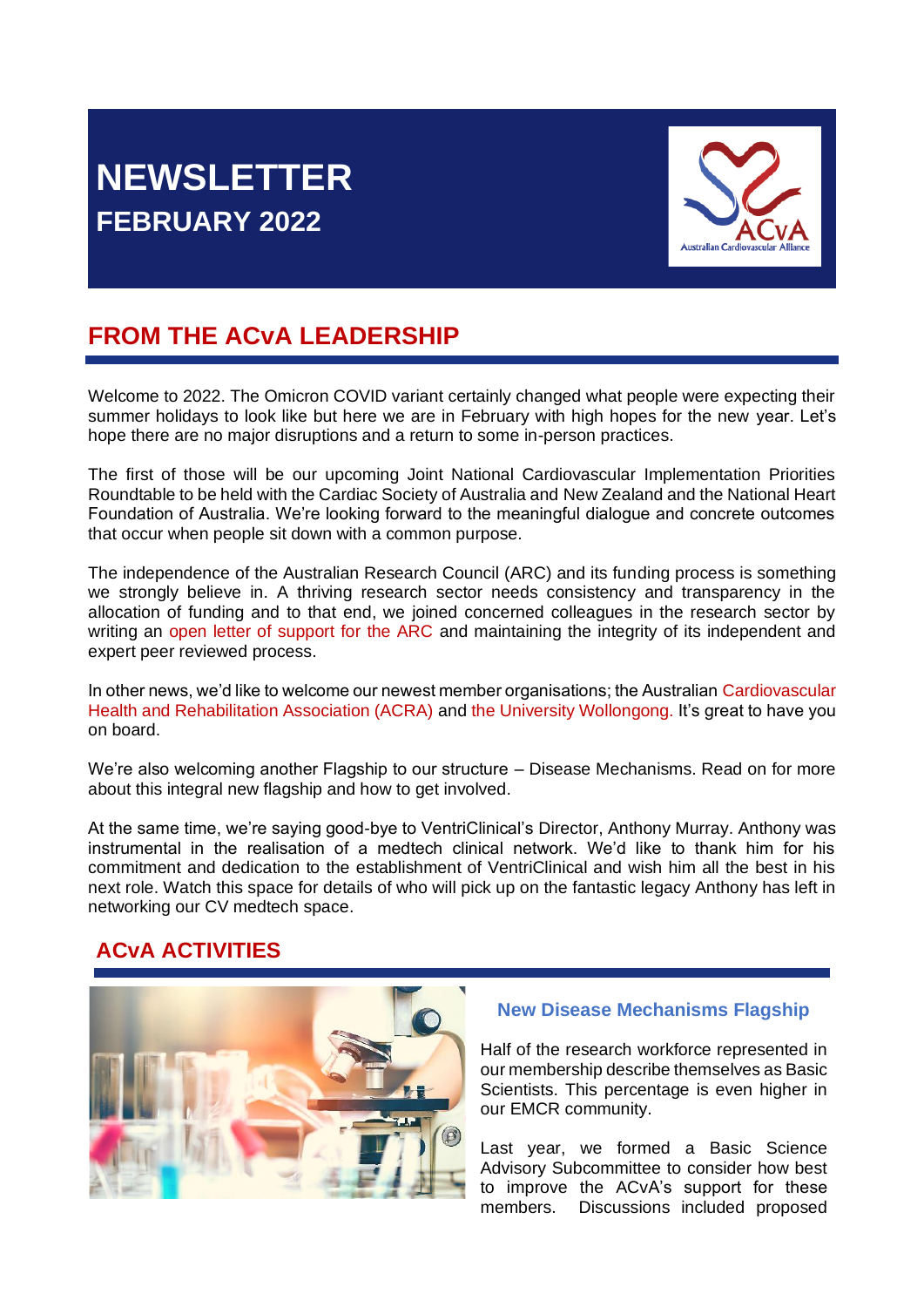advocacy approaches, our existing flagship structure, and the role of the ACvA Scientific Advisory Board.

We're excited to announce that after consultation with Board Directors, Flagship Directors, and executive representatives from several professional societies the Subcommittee proposed to introduce a  $7<sup>th</sup>$  flagship, Disease Mechanisms, to the ACvA organisational structure.

We hope Disease Mechanisms, as a name, expresses engagement with Basic Scientists as well as proximity to patients and a closer integration with the broader ACvA community.

We'd like to thank the Basic Science Advisory Subcommittee for this great outcome. Christina Bursill (SAHMRI) and Jamie Vandenberg (VCCRI) co-chaired and members included Judy de Haan (Baker IDI), Ben Freedman (HRI), Richard Harvey (VCCRI), David Howells (University of Tasmania), Nathan Palpant (IMB), Alex Pinto (Baker IDI) Nicola Smith (UNSW), Jibran Wali (University of Sydney) and Morag Young (Baker IDI).

Basic scientists, if you're interested in being part of driving real change in the sector, then keep an eye out for the Disease Mechanisms Flagship Advisory Group EOI coming soon.

The Advisory Group to this Flagship will map existing strengths, recommend strategies to engage with key research priorities, identified through the Clinical Themes initiative and develop a strategic roadmap to support early and mid-career researchers and expand funding opportunities. The Advisory Group will also advise our Board and the Scientific Advisory Board on ongoing initiatives that will strengthen the alignment between basic science and the ACvA's purpose and vision.



#### **Emerging Leader's Committee (ELC)**

Our ELC have another busy year planned. Mentorship continues to be identified as fundamental to career progression for EMCRs. That's why we're evaluating our 2021 Mentorship Program and launching our revamped 2022 Program later in the year. Particular areas of focus include growing our bank of mentors and launching our industry mentoring stream.

Planning is well underway for the 2022 CV Champions Program which will focus on career development for EMCRs, supporting our next generation to thrive as they progress through their careers. This year's offerings include peer-based learning and targeted workshops to foster strategic thinking which will create impact and enhance stakeholder engagement. The new program is sure to create networks and opportunities for collaboration.

We're also planning a series of podcasts and look forward to the new stream of communication it will offer the EMCR community.

Finally, we'd like to announce Chris Reid as the ELC Champion on behalf of the ACvA's Board. Working with Chris is a great way to enhance communication between the ACvA's Senior Leadership and the EMCR community and offer support in the implementation of various ELC initiatives.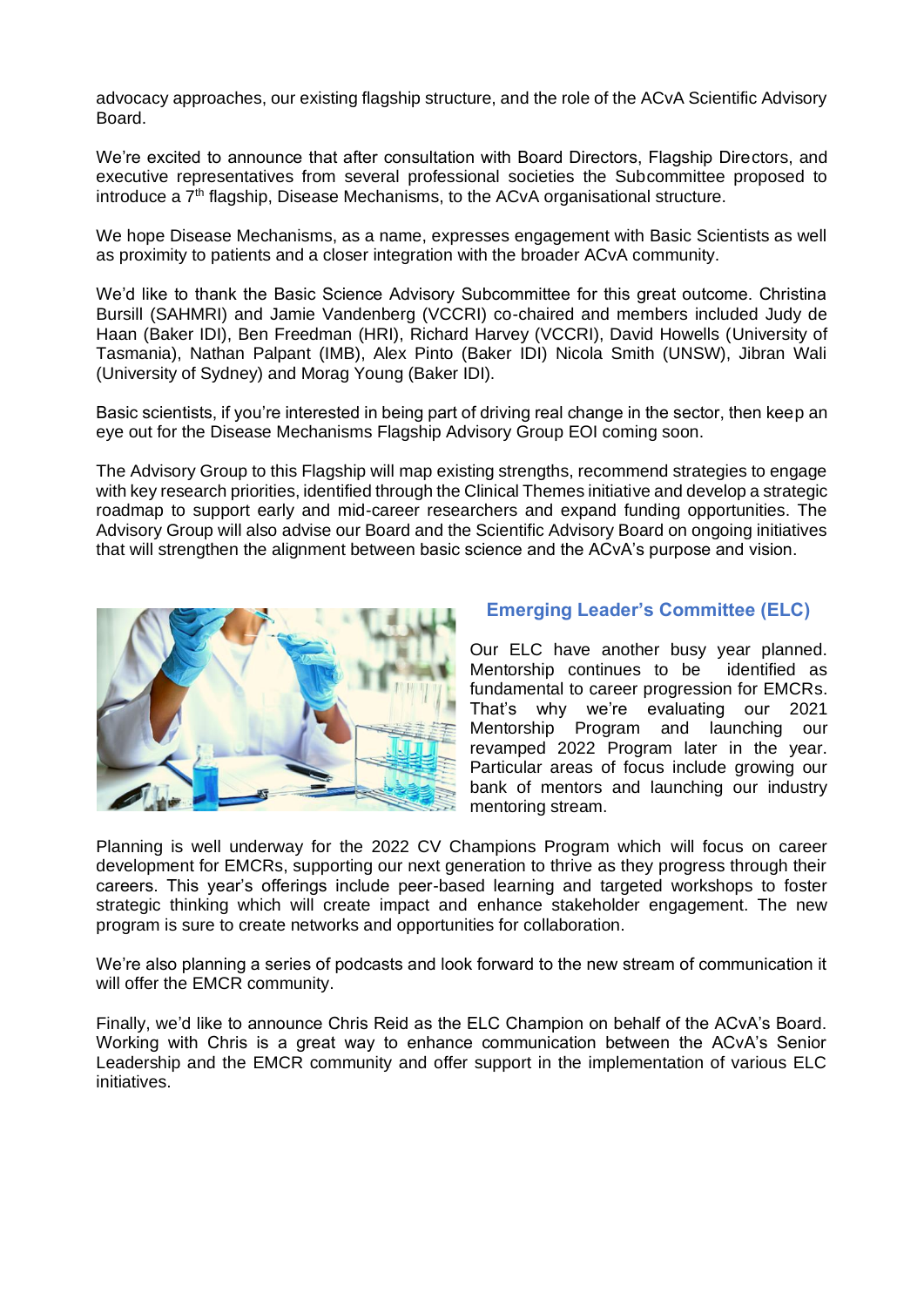

### **Industry Insight Webinar Series**

Our commitment to capacity building and professional development is an integral offering for our members. Last year, we hosted a hugely popular webinar series with experts and discussion during Friday lunchtimes. held at the end of each month.

This year, we've kept the same format and time but have

decided on a theme to unify the series. Our **Industry Insights series** will explore engagement, collaboration and partnerships from the perspective of industry/academia.

We will kick start the webinar series with **Industry Insights for Academia** and explore what makes for strong industry/academic collaboration and how this can drive innovation and the translation of research into areas of patient and market-identified need.

The first webinar will be held on Friday  $25<sup>th</sup>$  March 12:30 – 1:30pm.

### **NEWS IN THE SECTOR**



We'd like to congratulate Professors Clara Chow and Steve Nicholls for their appointment as Director and Deputy Director of the [Australian Stroke and Heart Research Accelerator \(ASHRA\).](https://www.mtpconnect.org.au/programs/TTRA/ResearchCentres/ASHRA)

**ASHRA**

This exciting and unprecedented collaboration unites pre-eminent research leaders from across the cardiovascular research sector

with business leaders and industry investors, introducing a new focus on clinical impact and entrepreneurship. Also central to the model is interaction with key stakeholders, industry and the community, so the medical devices, therapeutics, diagnostics and interventions created are aligned with the greatest needs.

Addressing the gap between Australian research findings and their translation into treatments and policies has been an identified priority for the heart disease and stroke research sector and we're looking forward to the collaborations, commercialisation and translation that are to come. The ACvA was pleased to be invited to support this outstanding collaboration, which will see more patients access innovative treatments, more quickly.

#### **NSW CVRN**







The twice postponed 2021 [NSW Cardiovascular Research Network \(CVRN\) Awards & Showcase](https://www.heartfoundation.org.au/media-releases/NSW-awards-top-female-researchers) was finally held on 9<sup>th</sup> February. It was great for so many of us to be released from the screen and enjoy a face-to-face event at the iconic Opera House. The showcase focused on rural and regional health with a keynote speech given by rural-practising cardiologist, Dr John England.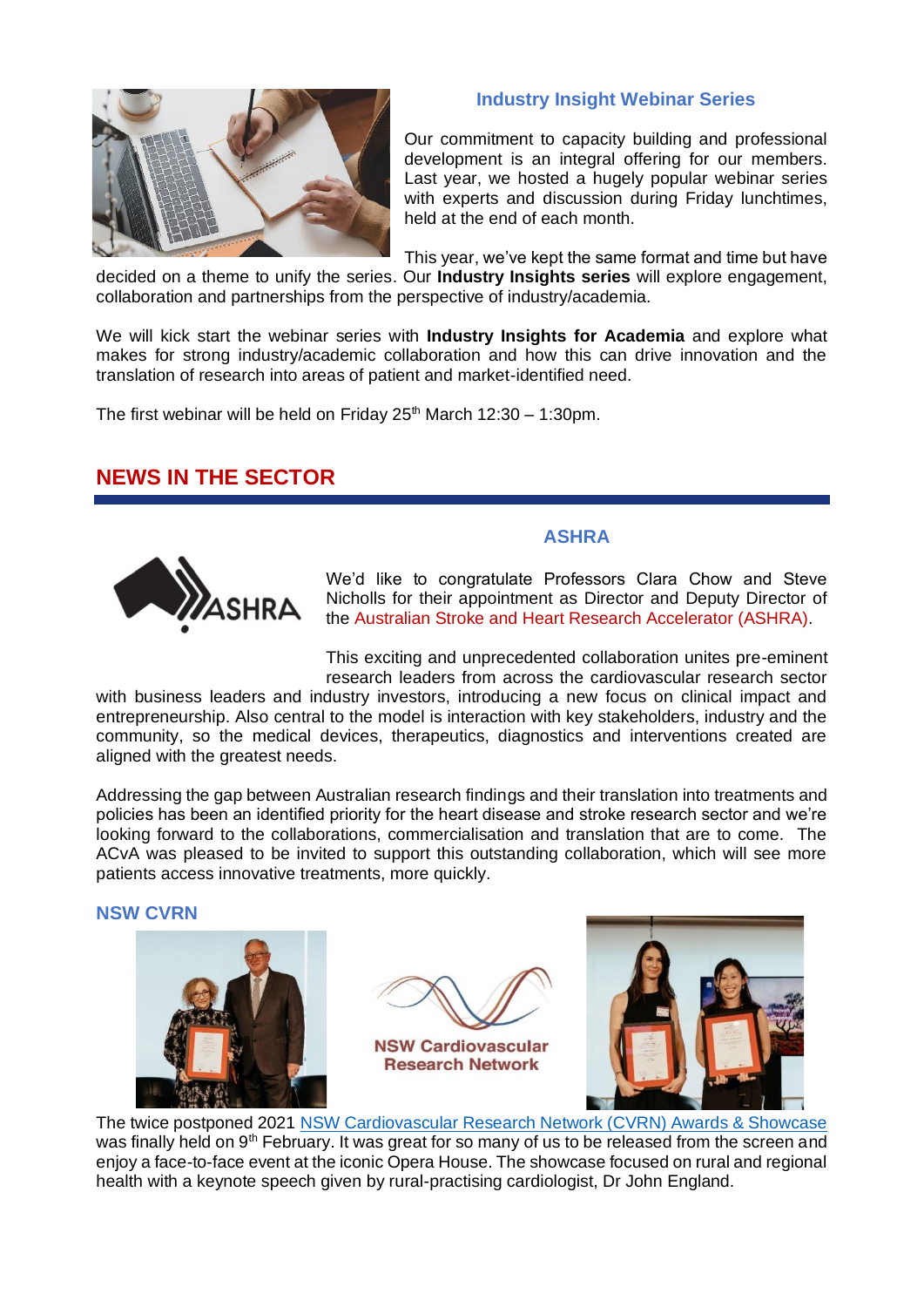Congratulations to all those who were shortlisted and to **Professor Kerry-Anne Rye, nominated by our own Kerry Doyle,** who won the Ministerial Award for Cardiovascular Research Excellence, and **Doctors Melody Ding** and **Jelena Rnjak-Kovacina** who jointly won the Ministerial Award for a Rising Star in Cardiovascular Research. It's always a good time to celebrate great cardiovascular research.

In more NSWCVRN newshe **Rising Stars Seminar Series** is a monthly seminar series, starting in March, hosted and presented by NSW CVRN EMCRs. The line-up of speakers and topics will represent the depth and breadth of CVD research in NSW across member organisations.

These seminars will be held as hybrid events on the first Monday of each month over lunch, **starting from 7 March** with Dr Emily Cox and Dr Chris Stanley presenting on 'Reducing arterial stiffness and blood pressure through diet, exercise and a novel molecular target'.

#### **WACRA**





The [WACRA Publication Prize](https://www.waheart.info/news-events) acknowledges the best scientific papers by WA researchers arising from cardiovascular biomedical, clinical or public health research.

The 2021 prize was awarded

across three categories: **WA student researcher, WA early-career researcher,** and **WA midcareer researcher**. The WACRA is all about honouring achievements in CV research, so congratulations to all finalists and winners!

#### **WA Student Researcher Prize**

Finalist - Jamie Bellinge (UWA and RPH) Winner - Benjamin Parmenter (UWA and RPH) Benjamin also won the 2021 People's Choice Award across all categories.

#### **Early career researcher Prize**

Finalist- Dr Marc Sim (ECU) Winner - Dr Revathy Carnagarin (UWA and RPH)

#### **Mid-Career Researcher Prize**.

Finalist- Dr Catherine Bondonno (ECU) Finalist - Dr Judith Katzenellenbogen (UWA) Winner - Dr Joshua Lewis (ECU)

In the spirit of advocacy, last year, WACRA members Dr Catherine Bondonno (ECU) and Dr Yu Suk Choi (UWA) participated in the [2021 ASMR Science Lands in Parliament](https://asmr.org.au/wp-content/uploads/2021/09/ASMR-SLIP-Poster-and-Call-for-Abstracts_2021.pdf) event. This event, hosted by The Hon. Roger Cook on 9th November 2021, was a chance to share their work and the aims and mission of WACRA in a one-one-one discussion with the Deputy Premier.

WACRA also wants to recognise the outstanding efforts of two of their members Professors Toby Richards (UWA) and Karen Chapman (UWA and University of Edinburgh) who were shortlisted for the 2021 Mentor Award in ACvA's own inaugural ACvA Excellence in Cardiovascular Research Awards.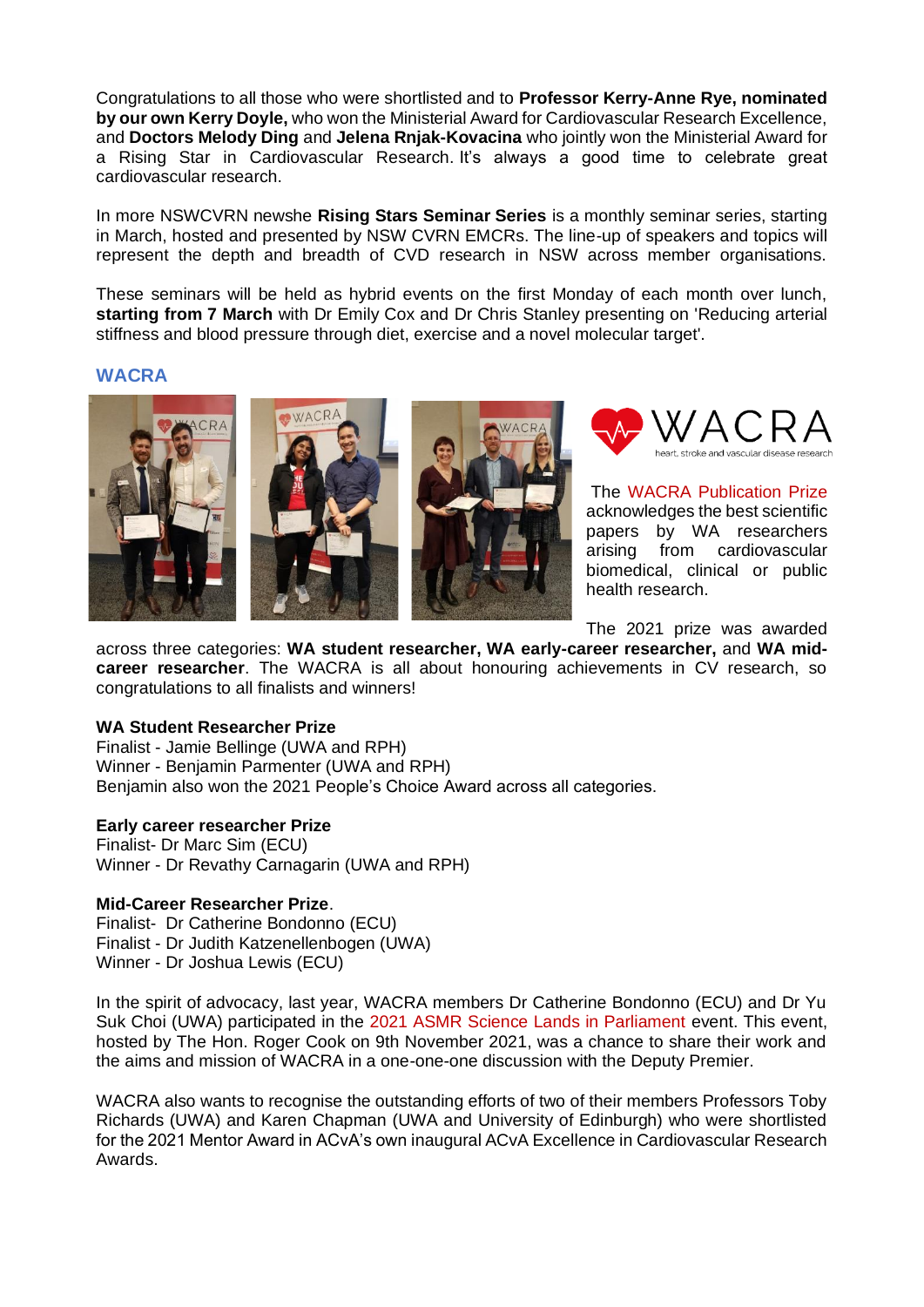### **UPCOMING EVENTS & TRAINING**

The ISHR Australasia ECI committee is hosting a virtual mini-symposium highlighting the research of three ISHR EMCRs on Friday, 25<sup>th</sup> [February, 10AM-12PM \(AEDT\) via](https://monash.zoom.us/meeting/register/tZwkceyrqzIjGdCi934NwVEgn4h66WDwIIo5) Zoom. There will also be an informal roundtable discussion after the talks included in the 2-hour time slot with all audience members and speakers invited for a Q&A.



[Science meets Parliament 2022](https://scienceandtechnologyaustralia.org.au/event/science-meets-parliament-2022/) / online / 28 February – 4 March

[RACI NSW Bioactive Discovery and Development \(BDD\) Group Event: Careers in Drug](https://raci.org.au/RACI/Web/Event_Display.aspx?EventKey=NBG1313)  [Development](https://raci.org.au/RACI/Web/Event_Display.aspx?EventKey=NBG1313) / Sydney / 9 March

[Australian Healthcare Week 2022](https://www.ahwdigital.com.au/events-austhealthweek) / Sydney / 16 -17 March

[MTAA Regulatory Affairs for Medical Devices Workshop](https://www.mtaa.org.au/training/regulatory-affairs-medical-devices-workshop) / Sydney / 17 – 18 March

Cicada Innovations – [NSW Health Commercialisation Training Program](https://www.cicadainnovations.com/nswhealthctp) / Sydney + online / various specialisation course from March – May

BioForum – [Translating Innovations: from lab bench to marketplace](https://biomelbourne.org/event/translating-innovation-from-lab-bench-to-marketplace/) / Melbourne + online / 22 March

[Collaborate Innovate Part 2](https://collaborateinnovate.com.au/) / Canberra / 31 March – 1 April

[AusMedtech 2022](https://www.ausmedtech.com.au/) / Melbourne / 24 – 26 May

[AusBiotech 2022](https://www.ausbiotech.org/events/event/AusBiotech2022) / Perth / 24 – 28 October

[MTP Connect's REDI Training Development Programs](https://www.mtpconnect.org.au/images/MTPConnect%20REDI%20Training%20Development%20Programs%20-%20Brochure.pdf) / various locations around Australia + online / multiple dates

[Medical Device Partnering Program \(MDPP\)](https://mdpp.org.au/) / Adelaide / ongoing



#### **LET US KNOW**

If you or your organisation have events, jobs or training that are relevant to ACvA members which you'd like us to promote in the ACvA's newsletter, let us know. Email [nina.cullen@ozheart.org](mailto:nina.cullen@ozheart.org)